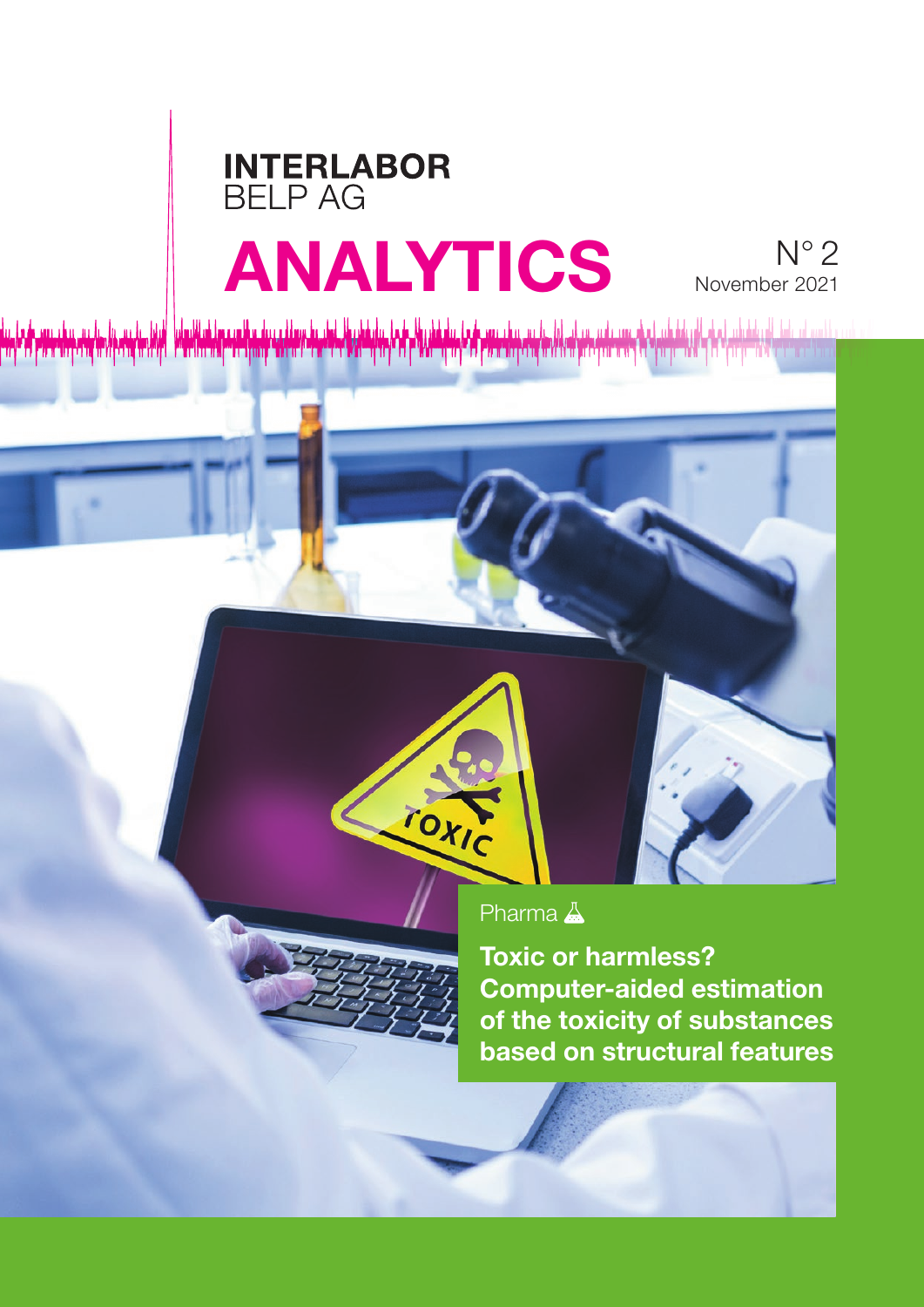# Computer-aided estimation of the toxicity of

substances based on structural features

*Author: Peter Kleindienst*

#### **Introduction**

"Toxic or harmless?" Interlabor is repeatedly confronted with this question by customers. It often arises after unexpected substances have been found and identified during analyses, e.g. within the framework of Extractables & Leachables studies according to ISO 10993 *[1]*, during clarifications according to the ICH M7 Guideline *[2]*, the USP <1031> *[3]* or during the control of raw materials.

The question is simple, but the answer complex!

The polymath Paracelsus (1493 - 1541), born near Einsiedeln in the canton of Schwyz and working as a doctor, was the first to recognize and formulate a connection between the quantity and effect of substances on the basis of his observations:

#### "All things are poison, and nothing is without poison. The dosage alone makes it so a thing is not a poison." *[4]*

With this revolutionary statement, Paracelsus laid the foundation for today's interdisciplinary field of modern toxicology. Advances in medicine, pharmacy, pharmacology, chemistry and biochemistry as well as many painful experiences with poisoning, the effects of which only become apparent months or years after exposure, have helped us to assess the "toxicity" of compounds and evaluate the risk of damage to health in the case of exposure. Based on this knowledge, we are finally able to take measures to prevent poisoning.

While Paracelsus was only confronted with naturally occurring "poisons", even well into the later 19th century only a few substances were produced synthetically and were thus not in contact with larger population groups. The situation changed with the rapid increase in chemistry knowledge and the possibilities of producing substances with specific properties synthetically on a large scale making them available not only for large population groups but also using them for products made of novel materials (e.g. plastics). However, it is not only the production but also the improper disposal that can lead to the chronic exposure of humans, animals and the environment with pathogenic effects (e.g. dioxins).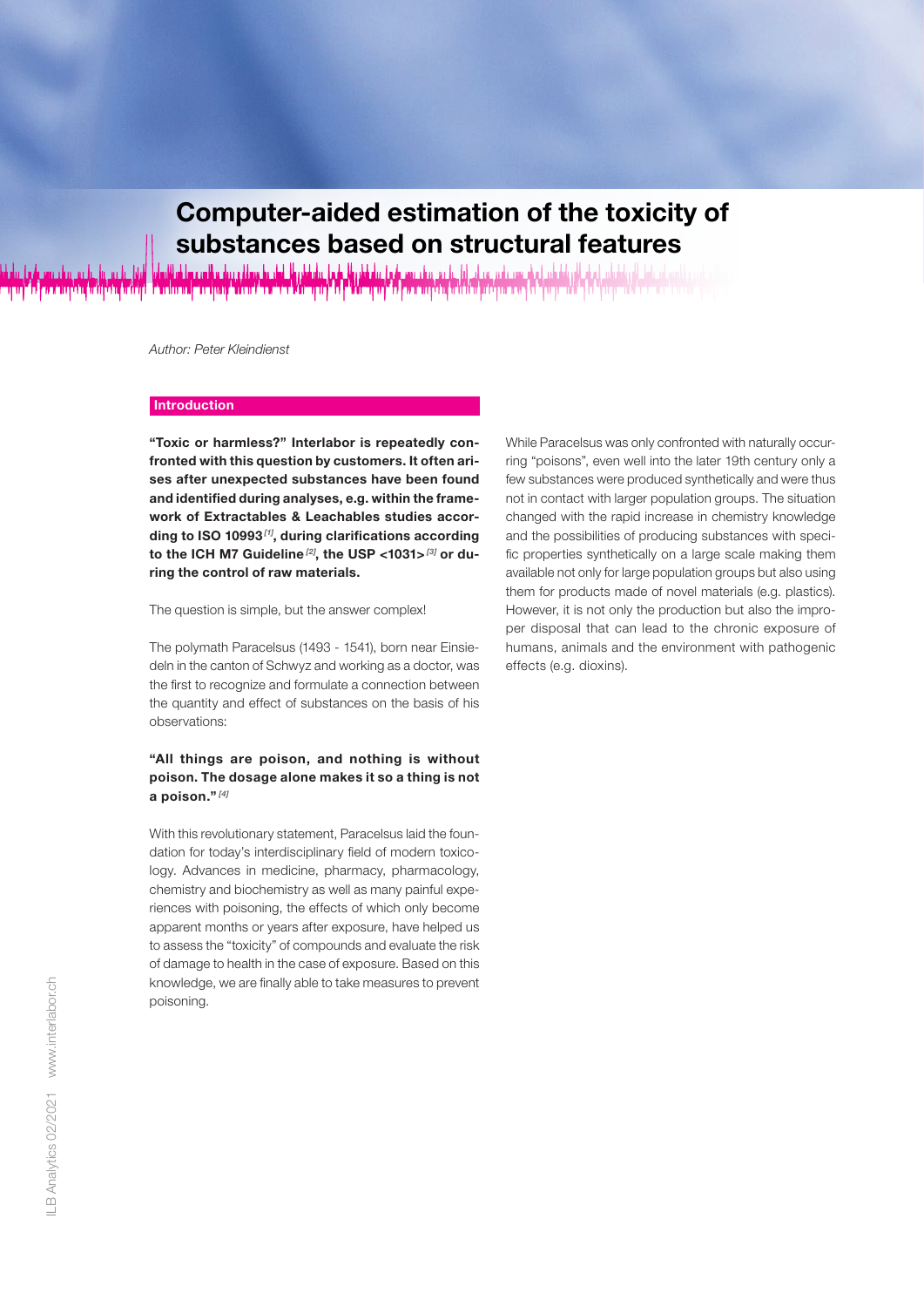

#### Today, the field of toxicology classifies "toxicity" with respect to very different aspects as described below:

#### Duration of exposure

- Acute: Single exposure; effect lasts up to 14 days after exposure
- Subacute / Subchronic: Repeated exposure; exposure lasts for a short period of time compared to the average lifetime
- Chronic: Exposure lasts over a longer period of time compared to the specific lifetime (months to several years)

#### Substance uptake

- Oral: by swallowing, e.g. with food
- Inhalation: by breathing
- Parenterally: bypassing the digestive tract, e.g. by injection
- Transdermal: through the skin

#### Effect / damage

- Genotoxicity: Damage to genetic material (DNA)
- Mutagenicity: Permanent change of genetic material and thus potentially cancer-causing effect and/or heritable damage
- Clastogenicity: Damage to the chromosomes; mutagenic or potentially carcinogenic
- Carcinogenicity: Property of a substance to cause cancer
- Reproductive toxicity: Affects the fertility
- Teratogenicity: Irreversible harm to the unborn child: leads to malformations of the child

#### Affected functional system

- Immunotoxicity: damage to the immune system
- Haemotoxicity: damage to blood cells
- Myelotoxicity: damage to the bone marrow and thus the blood cell formation

#### Affected organ

- Cytotoxicity: cell- or organ-specific damage
	- Nephrotoxicity: damage to the kidney
	- Hepatotoxicity: damage to the liver
- Neurotoxicity: damage to the nervous system and/or the brain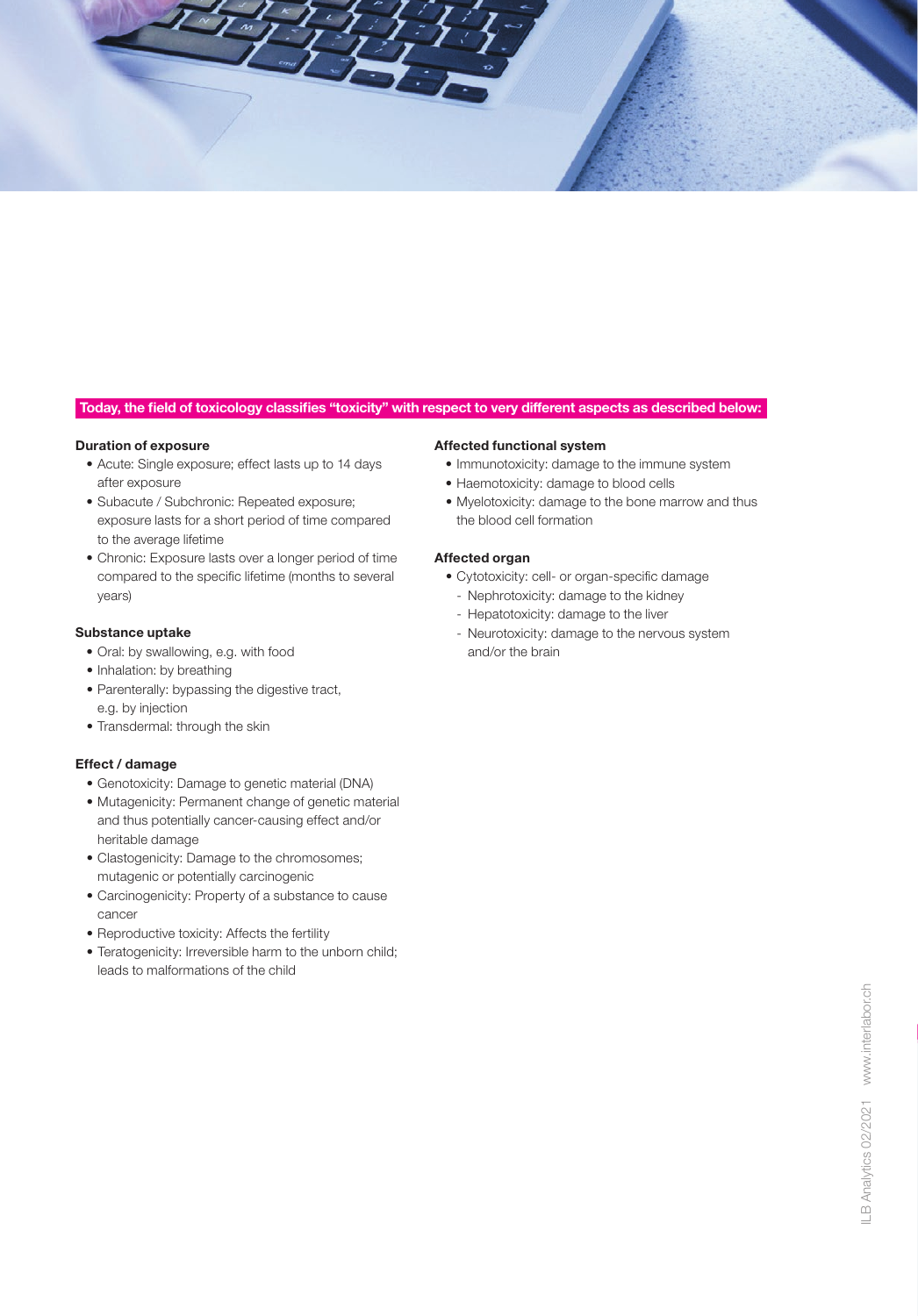#### Number of chemical compounds with which humans and the environment are confronted

Between 1880 and 1937, the number of described organic compounds increased from 15'000 to about 450'000. In 2004, around 5 million chemical compounds were known in total, of which 100,000 were in use. Every year about 500 to 1'000 new compounds are added to the market. Not only the number of compounds but also the production of chemicals itself has significantly increased. Between 1930 and 2004, the production increased from 1 million tons up to 400 million tons. While the main quantity was deduced from only 1000 compounds, another 10'000 compounds were produced with quantities greater than 10 tons. *[5]*

In 2021, the Chemical Abstracts Service (CAS) database contains more than 188 million organic and inorganic compounds *[6]*. The quantities currently produced worldwide and the substances placed on the market have increased exponentially again since 2004.

Although the legal requirements for placing new substances on the market are constantly increasing, for many substances there is little or no experimental data available, i.e. data obtained by means of animal experiments or cell cultures. This is aggregavated by the fact that data determined for one species cannot necessarily be transferred to another species, e.g. to humans (keyword: "thalidomide affair").



Fig. 1: Screenshot of the software Toxtree with the exemplary structure of quinine; Background: Main window; foreground: section of a decision tree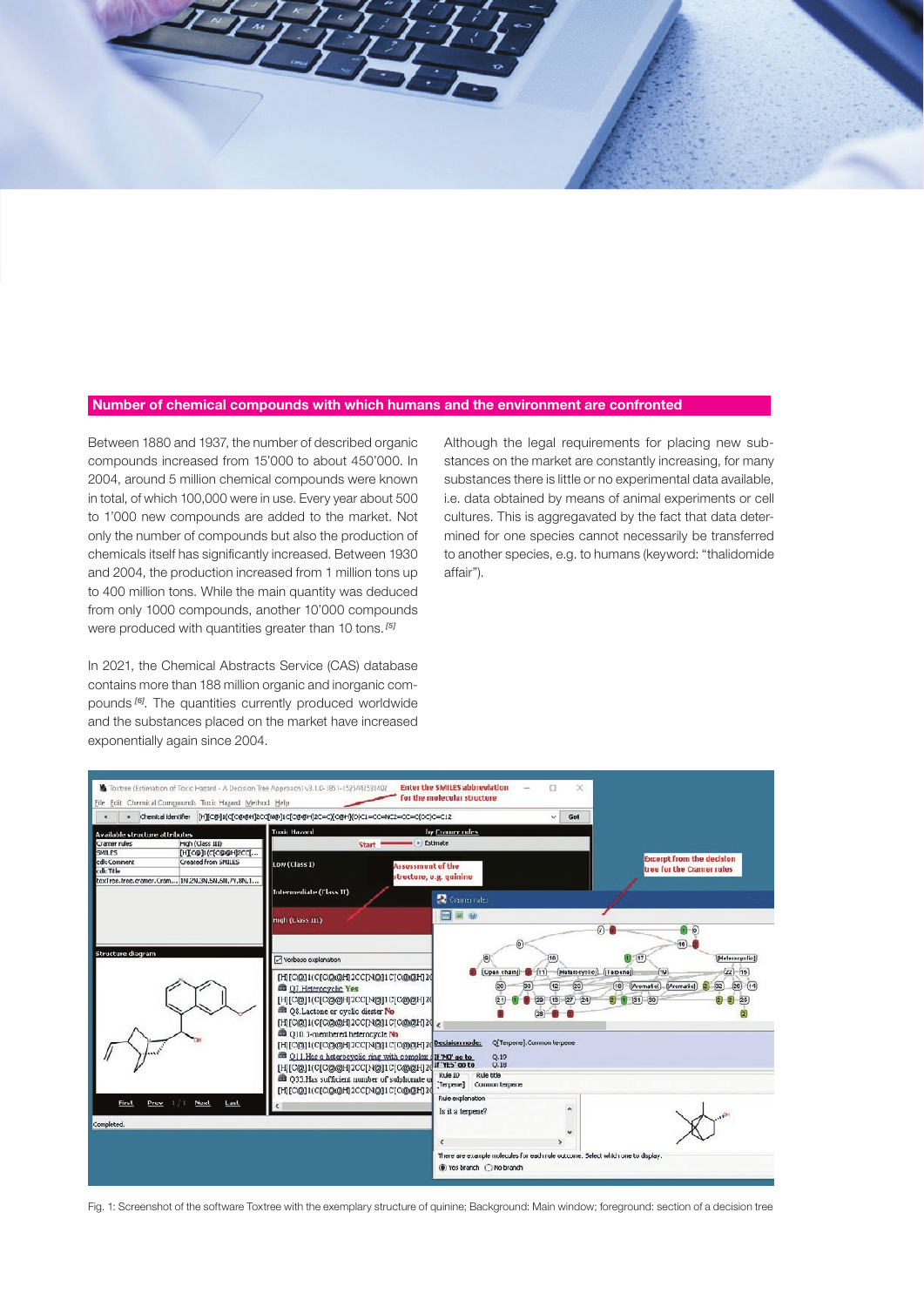

The first scientific publications from the late 1970s addressed the question of whether structural features of known chemical compounds correlate with their specific type of toxicity and thus, conversely, whether the toxicological effects of undescribed compounds can be predicted on the basis of their structural features. *[7]*

Advances in computer science and programming now make it possible to carry out such investigations using algorithms.

One of the best-known software programs is Toxtree (Estimation of Toxic Hazard - A Decision Tree Approach). *[8]*

The software Toxtree is not a substitute for experimental data or the assessment by an experienced toxicologist, but it can be helpful for an initial rough estimation if no information can be found in the relevant databases or elsewhere.

Toxtree is suitable for the following clarifications of substances that have to be assessed within the framework of ISO 10993 *[1]*, ICH M7 *[2]* or USP <1031>:

- General systemic toxicity based on the Cramer rules, incl. their extensions
- Mutagenicity (prediction of the result of the Ames test)
- Carcinogenicity (genotoxic and non-genotoxic) and mutagenicity according to the rules of Benigni and Bossa
- Identification of structural alerts for the in-vivo micronucleus assay
- Identification of critical degradation products in cytochrome P450 metabolism
- Structural alerts for the binding of molecules to proteins and DNA

#### **Conclusion**

The multitude of toxicological aspects that need to be taken into account when assessing a substance and the complexity of the potentially harmful interactions of a substance with an organism cannot be completely simulated by any program. Thus, even today the "toxicity" of a substance cannot be predicted with absolute certainty. However, computer-assisted programs allow important indications of potentially harmful structures at an early stage.

#### Key data

Interlabor offers its customers to perform assessments of known or unknown substances using the software Toxtree as well as a database research. The need for such assessments may arise for example in the case of secondary by-products of syntheses, degradation products formed during stability studies or within the framework of analyses for medical devices (ISO 10993 *[1]*, USP <1031> *[3]* or ICH M7 *[2]*).

If the chemical structure of a compound is not known, Interlabor will gladly help you to analyze and identify the structure. Various techniques are available, for example preparative liquid chromatography, high-resolution mass spectrometry or NMR. The identified structure can afterwards be checked using the program Toxtree. Interlabor also collaborates with qualified toxicologists if further clarifications are required.

#### Contact our customer service and tell us about your request!